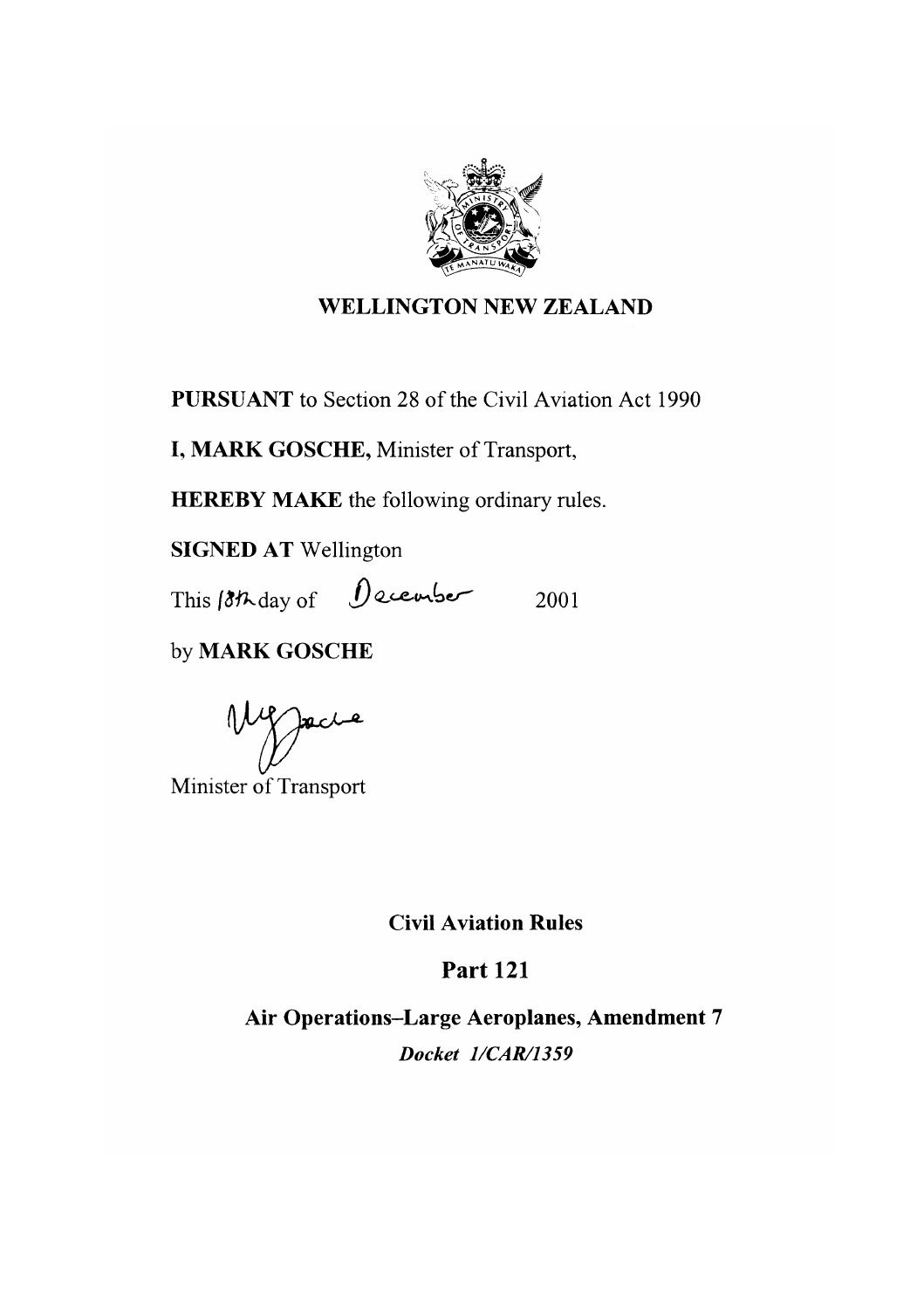### **Contents**

### **Part 121 Amendments**

#### **Subpart B - Flight Operations**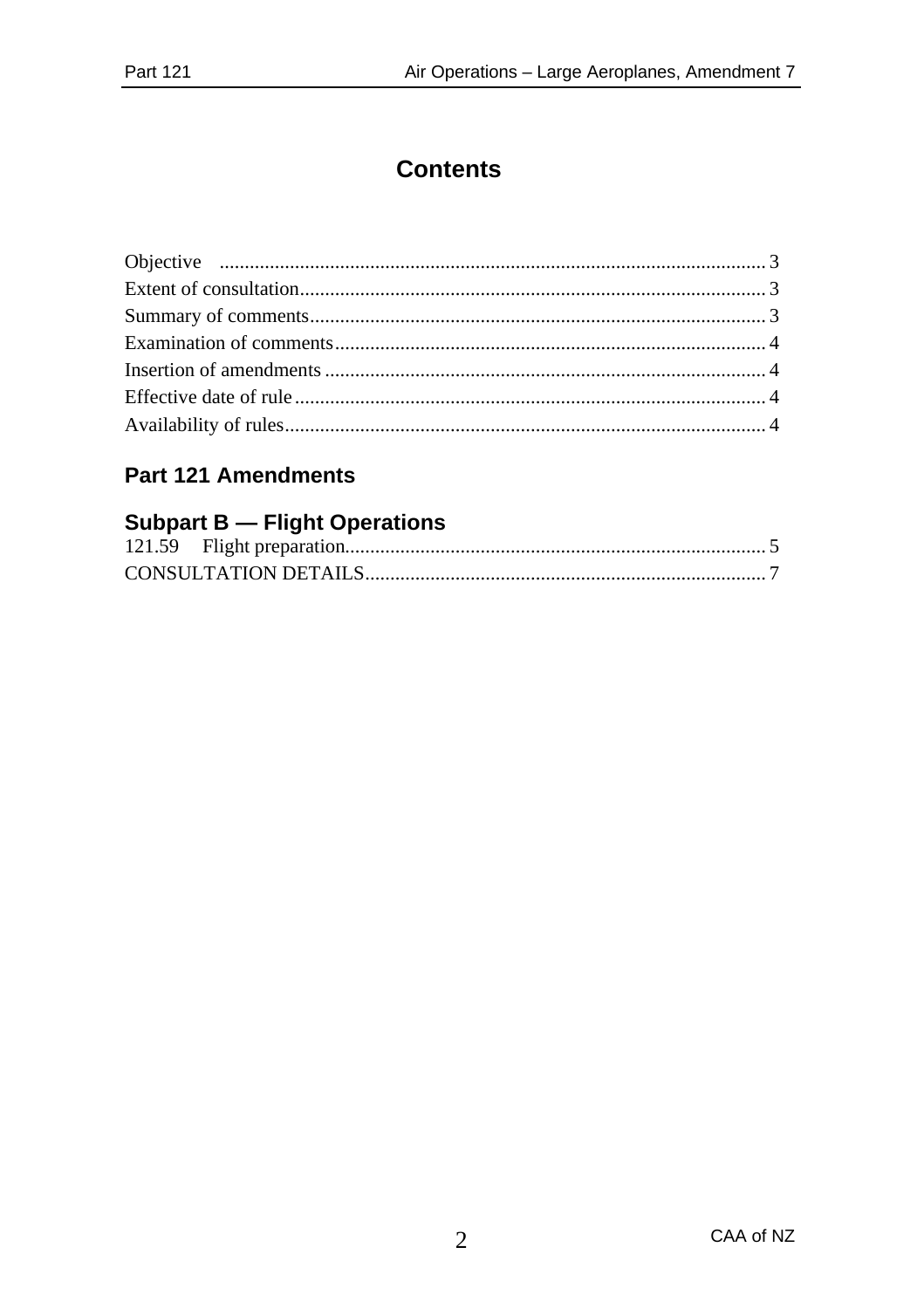# **Objective**

Part 121 prescribes rules governing air transport operations and commercial transport operations using an aeroplane having a seating configuration of more than 30 seats, excluding any required crew member seat, or a payload capacity of more than 3410 kg. The objective of amendment 7 to Part 121 is to incorporate the changes regarding flight preparation that are consequential to the revised VFR flight planning rules in amendment 6 to Part 91 *General Operating and Flight Rules.*

## **Extent of consultation**

In October 2000 the CAA formed a Civil Aviation Industry Rules Advisory Group Technical Study Group (CIRAG TSG) to examine proposals made by the Airways Corporation of New Zealand and the Aviation Industry Association in respect to changes to VFR flight planning. This TSG examined and discussed the various issues raised and accepted the wording of a draft Notice of Proposed Rule Making.

A Notice of Proposed Rulemaking 01-1 containing the proposed amendments to VFR flight planning was subsequently issued for public consultation under Docket 1/CAR/1359 on 13 March 2001.

The publication of this NPRM was notified in the *Gazette* on 15 March 2001 and advertised in the daily newspapers in the five main provincial centres on 17 March 2001. The NPRM was published on the CAA web site and mailed to identified stakeholders including representative organisations who were considered likely to have an interest in the proposal.

A period of 30 days was allowed for comment on the proposed rules.

### **Summary of comments**

The submissions and verbal comments were considered and where appropriate the proposed rules were amended to take account of the comments made. There were no significant changes made to the proposal as a result of the comments received.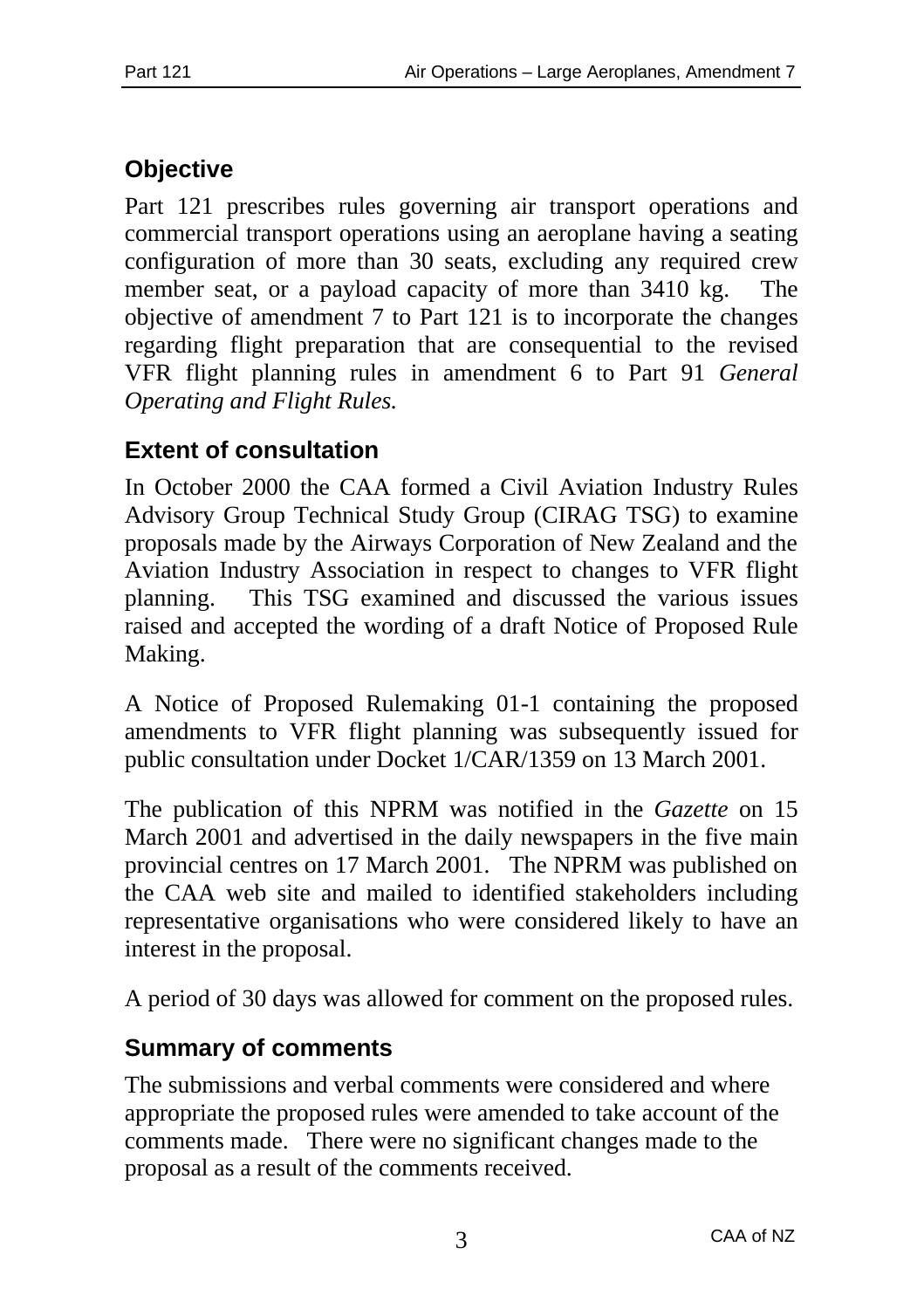### **Examination of comments**

Comments may be examined by application to the Docket Clerk at Aviation House between 8:30 am and 4:30 pm on weekdays, except statutory holidays.

### **Insertion of amendments**

The amendments to the rules in this Part are reflected by the revocation of the existing rules and insertion of the amended rules.

### **Effective date of rule**

Amendment 7 to Part 121 comes into force on 24 January 2002.

### **Availability of rules**

Civil Aviation Rules are available from–

CAA web site: http://www.caa.govt.nz/ or from: Freephone: 0800 GET RULES (0800 438 785)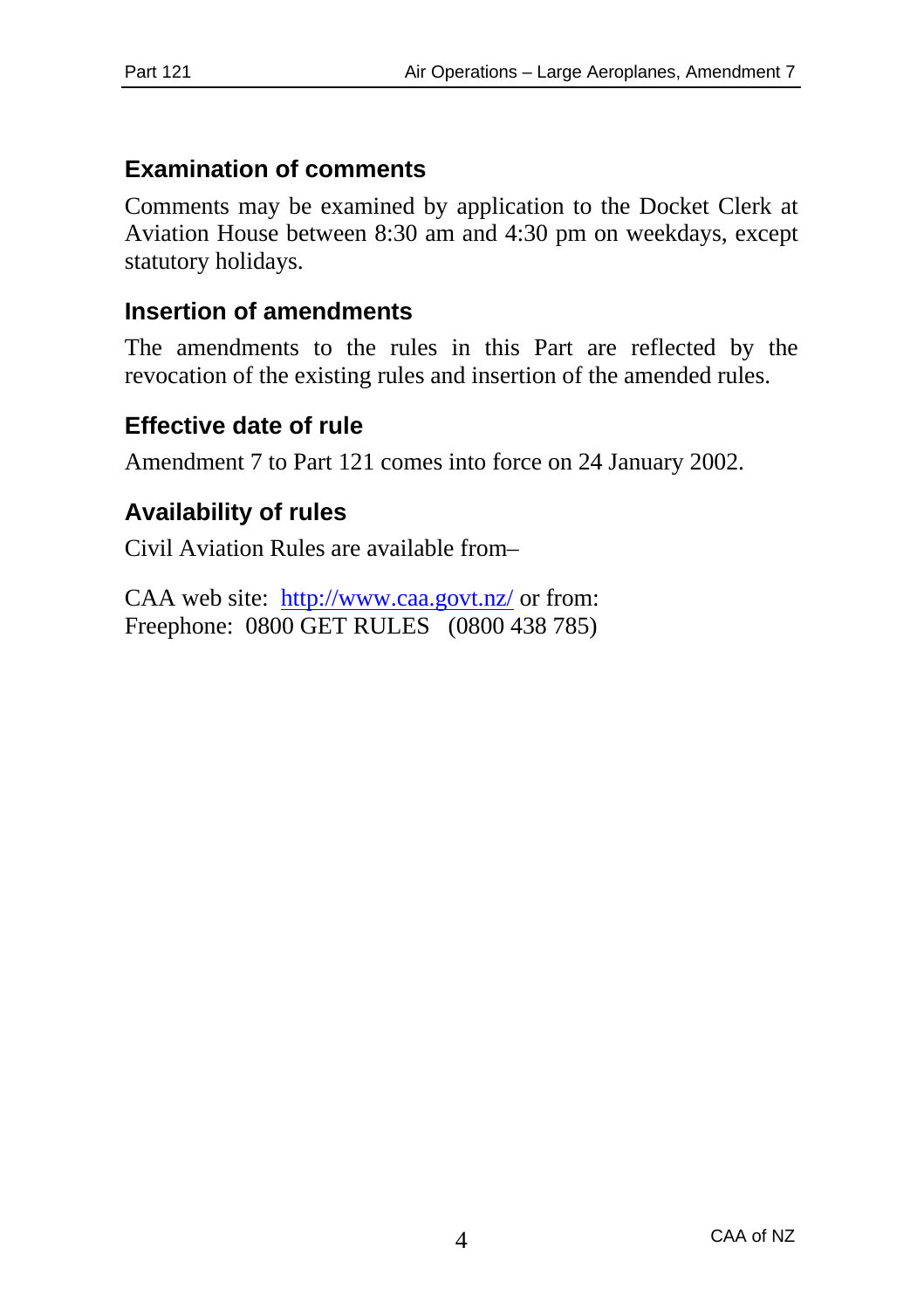## **Part 121 Amendments**

## **Subpart B — Flight Operations**

*Rule 121.59 is revoked and the following new rule inserted:*

## **121.59 Flight preparation**

(a) The holder of an air operator certificate must ensure that for each air operation conducted under the authority of that certificate, appropriate information is available to the pilot-in-command to complete the preparation for the intended operation.

(b) The holder of an air operator certificate must ensure that prior to each air operation conducted under the authority of that certificate, a flight plan meeting the requirements of 91.307(c) or 91.407 as appropriate for the type of operation is prepared, and if the flight plan is not prepared by the pilot-in-command, the pilot-in-command is informed of the contents of the flight plan before the intended operation.

(c) A VFR flight plan prepared under paragraph (b) in accordance with the requirements of 91.307(c) may incorporate multiple route segments provided that the SARTIME is amended for the next aerodrome of intended landing as the flight proceeds.

(d) Where operations personnel prepare an operational flight plan, the holder of the air operator certificate must ensure that the personnel—

- (1) are trained and competent to perform the task; and
- (2) are notified as soon as practicable of each change in equipment and operating procedure or facilities.

(e) For the purpose of paragraph  $(d)(2)$ , notifiable changes include changes to the use of navigation aids, aerodromes, ATC procedures and regulations, local aerodrome traffic control rules, and known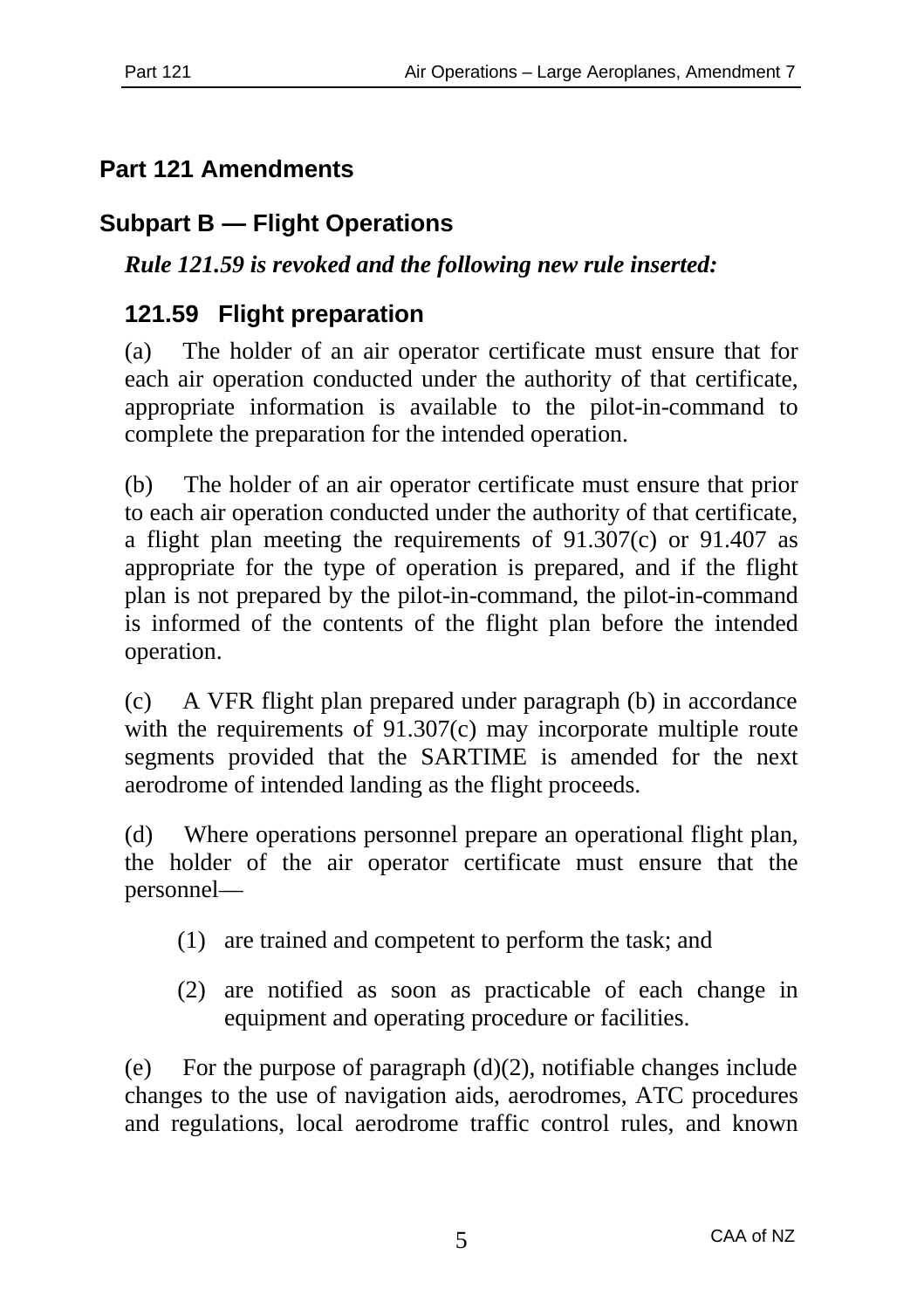hazards to flight including potentially hazardous meteorological conditions and irregularities in ground and navigation facilities.

(f) Notwithstanding 91.307(a), the holder of the air operator certificate must ensure that prior to any air operation the flight plan required by paragraph (b) is submitted to an appropriate ATS unit.

(g) Notwithstanding  $91.307(a)$  and  $91.407(a)(1)$ , the flight plan required to be submitted to an ATS unit under paragraph (f) may be submitted by the holder of the air operator certificate and the pilotin-command must be informed of the contents of the flight plan.